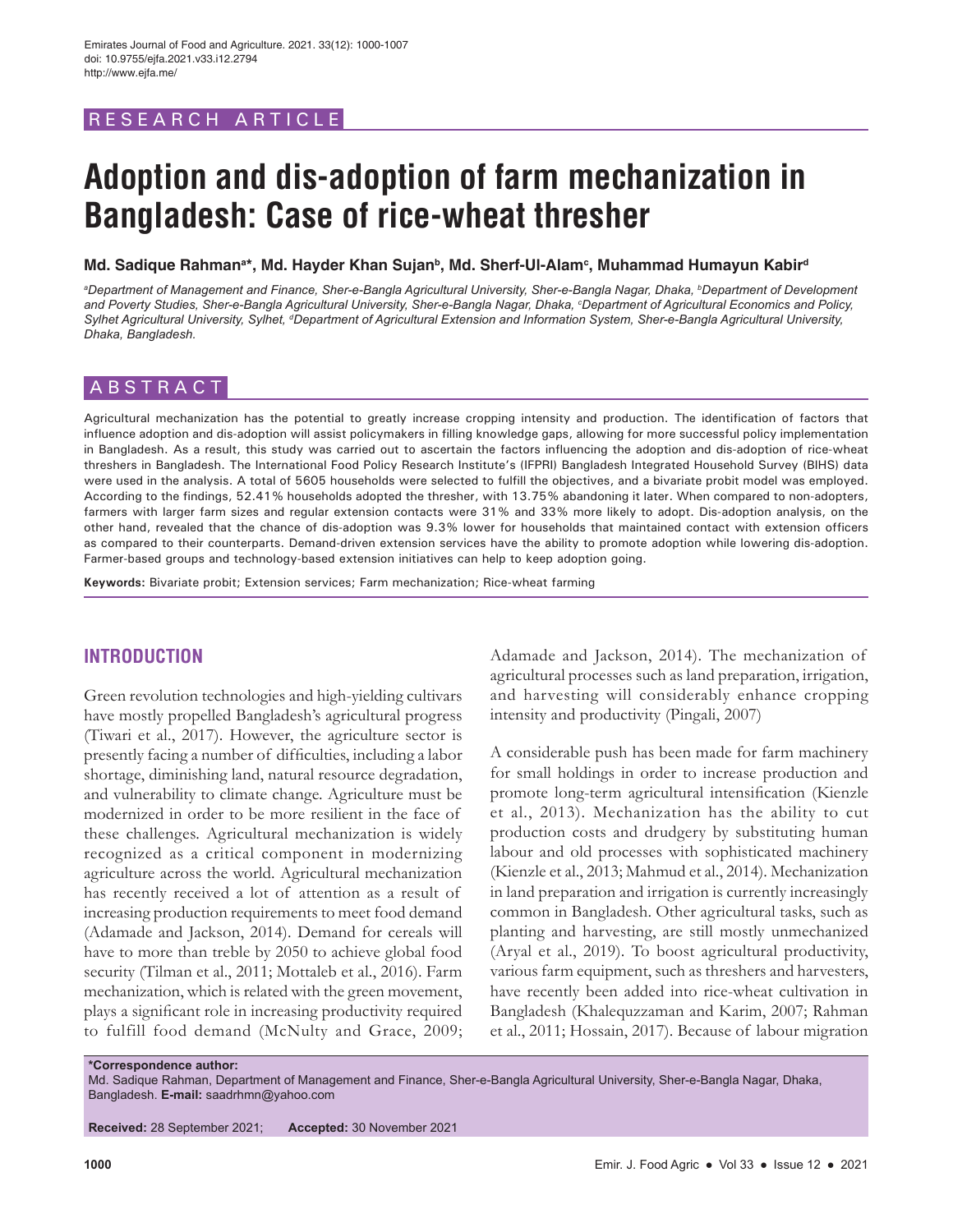from rural to urban areas, mechanization of rice-wheat threshing has become critical. Farmers were forced to migrate from conventional to mechanized harvesting due to a labour shortage during the peak harvesting season. Bangladesh currently has 370,000 threshers in service (Mandal, 2017). In rice cultivation, the use of mechanized harvesters will minimize postharvest losses by around 3% per season (Nath et al*.,* 2017). Wheat threshing, on the other hand, is extremely difficult, and there is a severe labour shortage during wheat harvesting seasons, putting wheat cultivation in jeopardy. As a result, farmers need mechanical threshers for both rice and wheat threshing.

Considering the role of thresher, it is important to understand the factors that have an effect on adoption and dis-adoption. Mottaleb et al. (2016) identified the factors affecting the ownership of agricultural machineries such as irrigation pump, thresher, and power tiller in Bangladesh. However, estimates of agricultural machinery adoption based on ownership would vastly understate actual use by farmers because farmers frequently used hiring services (Aryal et al*.*, 2019). A study conducted by Moniruzzaman et al. (2021) suggested that adoption of farm mechanization was affected by education, spouse education, farm size, and training. Takele and Selassie (2018) identified the factors that affect tractor hiring services and found that land ownership, adult female labour endowment and oxen endowment all had a substantial impact on farmers' willingness to use tractor hiring services. Several other studies identified the determinants of farm mechanization around the world (Wang et al., 2016; Gauchan and Shrestha, 2017; Alam and Khan, 2017; Akram et al., 2020). Tractors, power tillers, and irrigation pumps have been used as indicators of mechanization in prior research, which is a fairly common type of mechanization. Most previous research relied on cross-section data gathered from a limited number of sample farms, which may not be representative of the nation as a whole. Furthermore, none of the prior research addressed the issue of dis-adoption.

Taking into account the aforementioned concerns, this study was designed to investigate the determinants influencing thresher adoption and dis-adoption using nationally representative census data. This study contributes to the existing literature in two ways. First, it uses a nationally representative sample to identify the factors influencing rice-wheat thresher adoption, which may be generalized to other developing countries such as Bangladesh. Second, it identified the factors driving the dis-adoption of rice-wheat thresher. The identification of determinants will fill knowledge gaps for policymakers, which may aid in the more successful implementation of policies in Bangladesh.

# **AGRICULTURAL MECHANIZATION IN BANGLADESH**

Agriculture mechanization in Bangladesh has been underway since the early 1950s (Tiwari et al., 2017; NAMP, 2020). Agricultural mechanization in the 1970s was mostly driven by public-sector investment in irrigation. Nonetheless, significant advancements occurred after 1990 as a consequence of private sector participation and machinery market liberalization (Tiwari et al., 2017; Islam, 2020). The private sector's market involvement has been consistent due to ongoing demand for various tillage and threshing machines. The market of agricultural machineries in Bangladesh has grown up to USD 2461.26 million in 2020 from USD 1215.68 million in 2011 (Alam, 2021). Many tasks, including as sowing, crop harvesting, threshing, and so on, have yet to be entirely completed with the assistance of machinery (Mottaleb et al., 2016). The scarcity, inefficiency, and high cost of drought animal power, as well as the availability of associated machineries such as tractors and power tillers, have all led to the adoption of 90% mechanization in tillage activities. According to recent statistics, there are 60 thousand tractors and 700 thousand power tillers in use (Alam, 2021). A shallow or deep tube-well is used to irrigate around 95% of crop land in Bangladesh. Rice-wheat threshers, on the other hand, are still infrequently used. Threshers do approximately 70% of all threshing activity in the country (Alam, 2021). Furthermore, prior to widespread adoption, a modest number of farmers began to abandon the usage of threshers. In agricultural activities, notably threshing, there is lots of opportunity for mechanization. The Government of Bangladesh has adopted the National Agricultural Mechanization Policy 2020 in order to gain the most benefits from effective agricultural mechanization (NAMP, 2020).

# **METHODOLOGY**

#### **Data sources and sampling**

The data source for this study is Bangladesh Integrated Household Survey (BIHS) (IFPRI, 2020). The household survey was carried out by International Food Policy Research Institute (IFPRI) in rural areas of Bangladesh during 2018-2019. Data were collected from nationally representative 5605 sample households from 325 primary sampling units (PSUs) or villages. IFPRI followed a stratified sampling in two stages: selection of PSUs and selection of households within each PSU using the sampling frame developed from the community series of the 2001 population census of Bangladesh. The whole sample was divided into three groups: adopter, dis-adopters, and nonadopters of thresher. Farmers in Bangladesh typically utilize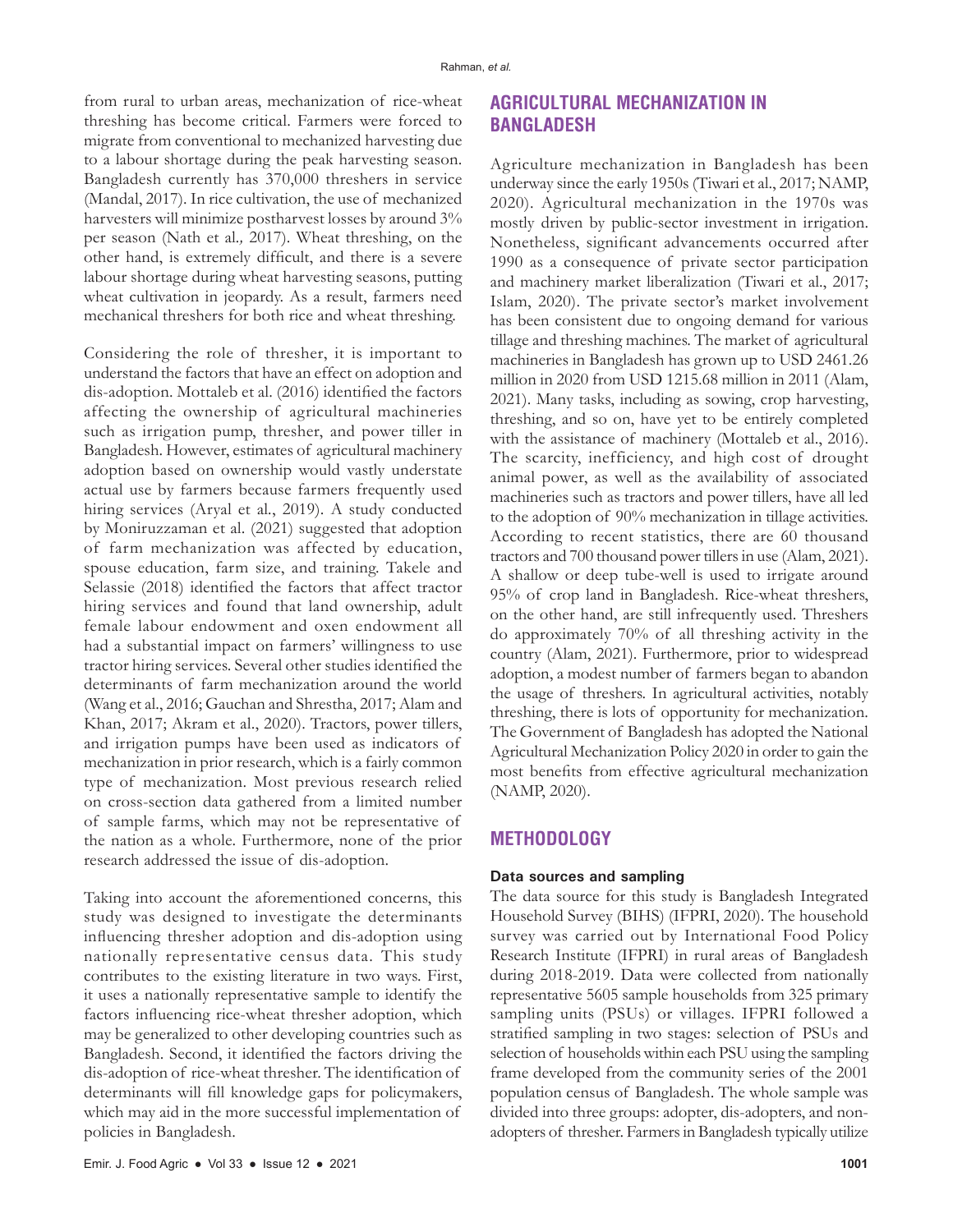hand or cattle treading, which raises threshing costs and reduces product quality. The usage of a thresher machine, on the other hand, is both cost effective and efficient. There are several types of threshers available in Bangladesh, including pedal threshers, open drum threshers, and close drum power threshers. A household had been classified as adopter if the household adopted any type of thresher ever. Dis-adoption is defined as household adopted thresher, but later abandoned it and currently not using it. Non-adopters did not adopted thresher ever. Out of 5605 households, 2398 households were identified as initial adopters, 2436 were non-adopters and 771 were identified as dis-adopters.

#### **Model specification**

Random utility framework was used to analyse the farmer's decision to adopt mechanized practices (Fischer and Qaim, 2012; Abebaw and Haile, 2013). Underlying the theory farmers choose to adopt mechanized practices if the utility gained from adoption is higher than non-adoption. Utility gain can be expressed as a function of several independent variables (*Xi* ) in the following type of latent variable model;

$$
Y_i^* = \beta X_i + \varepsilon_i \tag{1}
$$

Where, is Y<sub>i</sub> the dependent variable (adoption status); *β* is the parameter to be estimated, and  $\epsilon$ <sub>*i*</sub> is the error term. Binary logit and probit models were frequently used to assess the adoption or dis-adoption of a technology (Ghimire et al., 2015; Habanyati et al*.,* 2018). However, in this study, households made two decisions: whether to adopt the thresher and, later, whether to abandon it.

In this study, the drivers of initial adoption were modelled in the first stage, and those of dis-adoption were modelled in the second (Figure 1). However, the random error terms of the two equations may be related. The bivariate probit model could be a viable option for accounting for dichotomous decisions and their possible association (Neill and Lee, 2001).

A bivariate probit model was thus used to investigate empirically the variables underlying the decision to adopt or dis-adopt. A correlation term  $(\rho)$  is provided by the bivariate probit model to reflect how the unobserved characteristics that influence utility maximization inferred by the first decision are related to the second. A non-significant correlation term ( $\rho = 0$ ) means that no correlation exists between the error terms of the two equations and that



**Fig 1.** Decision tree related to adoption and dis-adoption of thresher

it can be calculated using different probit/logit model. In the present analysis,  $Y_1 = 1$  was allocated to represent thresher's initial adoption and  $Y_2 = 1$  to represent thresher's dis-adoption. Positive coefficients in both decisions were associated with an increase in the likelihood of adoption, while negative coefficients were associated with a decrease in the probability. Let  $Y^*_{t}$  and  $Y^*_{t}$  are two latent variables.

$$
Y_i^* = \beta X_i + \varepsilon_i \tag{1}
$$

$$
Y_{2}^* = \beta_i X_{i2} + \varepsilon_2 \tag{2}
$$

Where,  $X_i$  is the explanatory variables,  $\beta_i$  is the parameters to be estimated,  $\boldsymbol{\epsilon}_1$  and  $\boldsymbol{\epsilon}_2$  are joint normal error terms with means zero, variances one, and correlation  $\rho=0$ .

The bivariate probit model specifies the observed outcomes as follows:

$$
Y_{1} = \begin{cases} 1, & if Y_{1}^{*} > 0 \\ 0, & O \text{ } t \text{ } b \text{ } e \text{ } r \text{ } w \text{ } i \text{ } s \text{ } e \end{cases}
$$
(3)

$$
Y_2 = \begin{cases} 1, & if Y_2^* > 0 \\ 0, & O \text{ the row } i \text{ s.e.} \end{cases}
$$
 (4)

The model can be written as:

$$
P(Y_1 = 1, Y_2 = 1) = \Phi(\beta_i X_{i1}, \beta_i X_{i2}, \rho) \tag{5}
$$

#### **Explanation of explanatory variables**

Farm and socio-demographic features, economic conditions, knowledge transformation processes, and institutional factors all have an effect on the adoption of a technology (Mendola, 2007). The explanatory variables for this study were chosen based on previous studies and expectations. Table 1 contains a summary of the explanatory variables used in our model.

## **RESULTS**

#### **Descriptive statistics**

Table 2 provides descriptive statistics for the model's explanatory variables. Table 2 reveals that 2938 (52.41%) of the 5605 households used a rice-wheat thresher. However, around 13.75% of the households that had previously adopted thresher but later abandoned it. There were some variations in selected characteristics between adopters, disadopters, and non-adopters. The average age of the three household groups was nearly similar. Approximately 92% of adopter households were headed by a male, whereas 67% of non-adopter households were headed by a male. When compared to adopters, dis-adopters (4.03 years) and non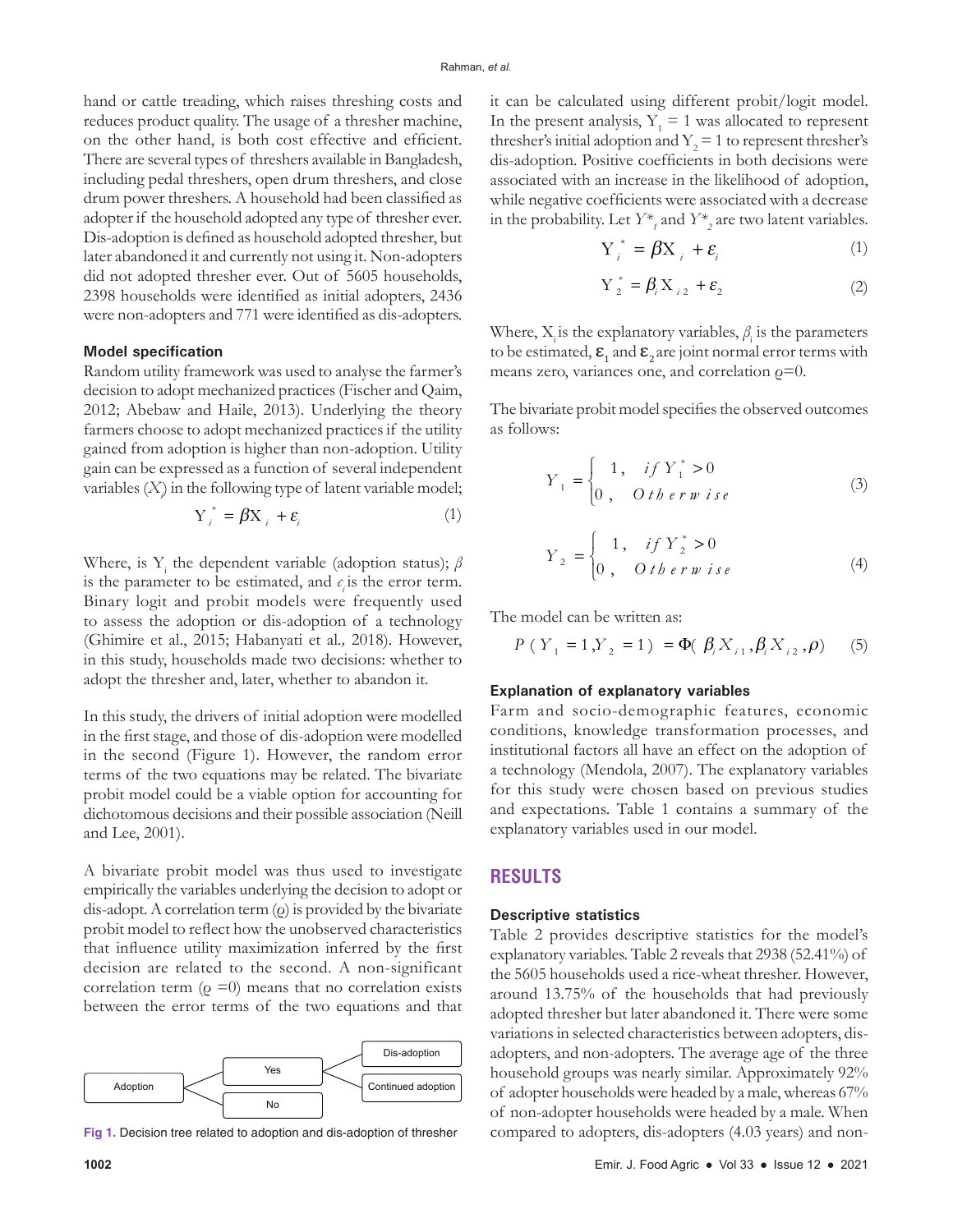adopters (4.22 years) had a longer average schooling year (3.68 years). Agriculture is the primary source of income for 54 % of adopters. Adopters had a higher average yearly income than the other two groups, showing that capital supply may be important in farm mechanization. Adopters also had larger farms and maintained regular communication with agricultural extension officials than the other two groups. These three groups were almost identical in terms of ownership of mobile, television and credit accessibility.

#### **Table 1: Description of explanatory variables**

| Variable                  | <b>Description</b>                                                                 |  |  |  |
|---------------------------|------------------------------------------------------------------------------------|--|--|--|
| Age                       | Age of the household head in years.                                                |  |  |  |
| Gender                    | 1 if household head is male, otherwise 0.                                          |  |  |  |
| Education                 | Total years of schooling completed by the<br>household head.                       |  |  |  |
| Spouse education          | Total years of schooling completed by the<br>spousal of household head.            |  |  |  |
| Main earning source       | 1 if main source of earning is agriculture,<br>otherwise 0.                        |  |  |  |
| Annual income             | Total annual income from agriculture and<br>non-agriculture sources in USD.        |  |  |  |
| Working member            | Total number of working members in the<br>household.                               |  |  |  |
| Farm size                 | Total farm size in ha.                                                             |  |  |  |
| <b>Extension contacts</b> | 1 if primary farmer maintain communication<br>with extension officer, otherwise 0. |  |  |  |
| Mobile phone              | 1 if household has mobile phone,<br>otherwise 0.                                   |  |  |  |
| Television                | 1 if household has television, otherwise 0.                                        |  |  |  |
| Access to credit          | 1 if household has access to credit.<br>otherwise 0.                               |  |  |  |
| Access to electricity     | 1 if household has access to electricity,<br>otherwise 0.                          |  |  |  |
| Distance from market      | The distance in kilometers between the<br>respondent's house and local market.     |  |  |  |

## **Table 2: Descriptive statistics of explanatory variables**

## **Factors affecting adoption and dis-adoption**

The statistically significant value of Wald test indicates that there was a correlation between two equations and thus, cannot be estimated by two separate probit or logit models (Table 3). Thus, justifies the use of bivariate probit model (Rahman, 2020). Before model estimation, multicollinearity was also checked. The variance inflation factor (VIF) for each explanatory variable was observed to be less than 10 (mean VIF = 1.16), indicating no multicollinearity (Maddala, 1992). Gender, main earning source, annual income, number of working members, farm size and extension were six of the fourteen explanatory variables in the adoption equation that affected the probability of adoption. In contrast, annual income, extension contacts, and farm size, on the other hand, had a negative influence on thresher dis-adoption (Table 3).

According to the marginal effect analysis, a one-year increase in the age of the primary farmer reduced the likelihood of adoption by 0.2%. Findings also indicated that a one-year increase in schooling, while other factors remained constant, reduced the likelihood of adoption by 0.6%, which is surprising. Similarly, increasing farm size by 1 ha increases the likelihood of adoption by 31%. Marginal effect study revealed that the likelihood of adoption was around 43% higher for households whose main source of income is agriculture when compared to their peers. Similarly, the likelihood of adoption was 33% higher for household who had maintain regular contact with extension officers compared to their counterparts.

According to dis-adoption analysis, increasing farm size by 1 ha reduces the likelihood of dis-adoption by 5.6%. When compared to their contemporaries, households that

| <b>Variable</b>               | <b>Adopters</b> |          | <b>Dis-adopters</b> |         | <b>Non-adopters</b> |         |
|-------------------------------|-----------------|----------|---------------------|---------|---------------------|---------|
|                               | <b>Mean</b>     | Std.     | <b>Mean</b>         | Std.    | <b>Mean</b>         | Std.    |
| Age (years)                   | 47.84           | 12.92    | 48.31               | 14.56   | 44.80               | 14.16   |
| Gender (dummy)                | 0.92            | 0.27     | 0.75                | 0.43    | 0.67                | 0.47    |
| Education (years)             | 3.68            | 5.33     | 4.03                | 4.65    | 4.22                | 6.24    |
| Spouse education (years)      | 3.67            | 8.90     | 3.51                | 9.92    | 3.01                | 8.21    |
| Main earning source (dummy)   | 0.54            | 0.50     | 0.12                | 0.32    | 0.09                | 0.28    |
| Annual income (USD)           | 1,770.96        | 1,609.91 | 1372.02             | 1659.35 | 1292.35             | 1468.46 |
| Working member (Number)       | 4.55            | 1.76     | 4.04                | 1.75    | 3.96                | 1.69    |
| Farm size (ha.)               | 0.47            | 0.53     | 0.19                | 0.38    | 0.11                | 0.30    |
| Extension contacts (dummy)    | 0.30            | 0.46     | 0.06                | 0.23    | 0.04                | 0.20    |
| Mobile phone (dummy)          | 0.90            | 0.30     | 0.88                | 0.33    | 0.88                | 0.32    |
| Television (dummy)            | 0.39            | 0.49     | 0.41                | 0.52    | 0.40                | 0.51    |
| Access to credit (dummy)      | 0.98            | 0.12     | 0.99                | 0.12    | 0.98                | 0.15    |
| Access to electricity (dummy) | 0.86            | 0.34     | 0.88                | 0.33    | 0.85                | 0.36    |
| Distance from market (Km.)    | 10.42           | 13.76    | 9.98                | 9.77    | 10.48               | 23.06   |
| No. of observations           | 2398            |          |                     | 771     |                     | 2436    |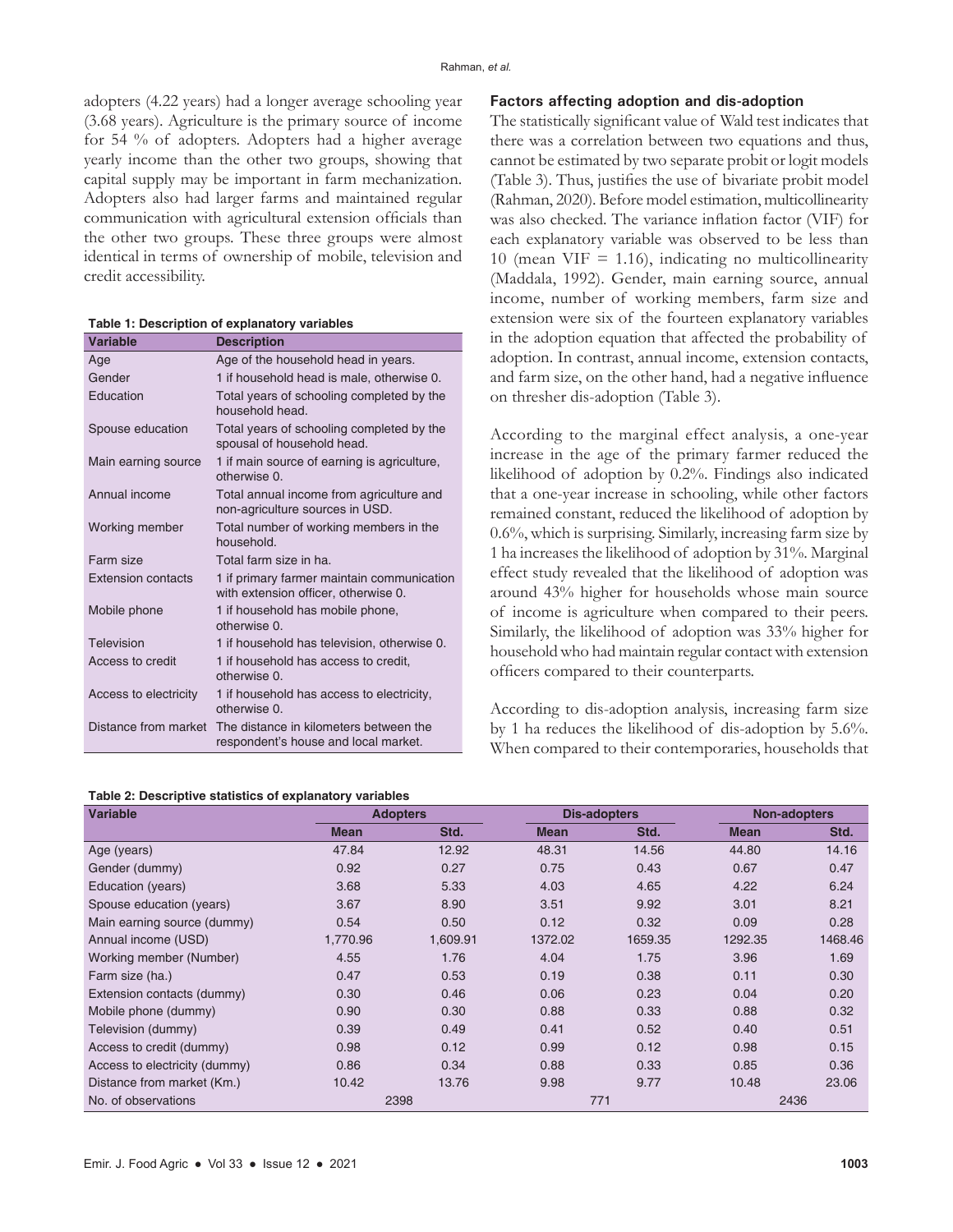| <b>Variable</b>           |                     | <b>Adoption</b>                 |                           | <b>Dis-adoption</b> |                                 |                           |  |  |
|---------------------------|---------------------|---------------------------------|---------------------------|---------------------|---------------------------------|---------------------------|--|--|
|                           | <b>Coefficients</b> | <b>Robust</b><br>standard error | <b>Marginal</b><br>effect | <b>Coefficients</b> | <b>Robust</b><br>standard error | <b>Marginal</b><br>effect |  |  |
| Constant                  | $-1.1177$           | 0.1829                          | --                        | $-1.63681$          | 0.21310                         | --                        |  |  |
| Age                       | $-0.0044***$        | 0.0015                          | $-0.00205$                | 0.00914***          | 0.00158                         | 0.00182                   |  |  |
| Gender                    | 0.4866***           | 0.0554                          | 0.18933                   | 0.04438             | 0.05923                         | 0.00851                   |  |  |
| Education                 | $-0.0175***$        | 0.0049                          | $-0.00694$                | 0.00176             | 0.00370                         | 0.00036                   |  |  |
| Spouse education          | $-0.0047*$          | 0.0026                          | $-0.00195$                | 0.00340             | 0.00212                         | 0.00068                   |  |  |
| Main earning source       | 1.0538***           | 0.0513                          | 0.43142                   | $-0.53590$          | 0.06935                         | $-0.10693$                |  |  |
| Annual income             | $0.0003**$          | 0.0001                          | 0.00001                   | $-0.00001***$       | 0.00002                         | 0.00001                   |  |  |
| Working member            | $0.0310**$          | 0.0128                          | 0.01257                   | $-0.01238$          | 0.01387                         | $-0.00247$                |  |  |
| Farm size                 | $0.7727***$         | 0.1012                          | 0.31256                   | $-0.28139***$       | 0.06225                         | $-0.05628$                |  |  |
| <b>Extension contacts</b> | $0.8241***$         | 0.0664                          | 0.33916                   | $-0.47103***$       | 0.08816                         | $-0.09393$                |  |  |
| Mobile phone              | 0.0871              | 0.0645                          | 0.03369                   | 0.01365             | 0.07124                         | 0.00266                   |  |  |
| <b>Television</b>         | $-0.0738$           | 0.0506                          | $-0.02993$                | 0.02950             | 0.04553                         | 0.00590                   |  |  |
| Access to credit          | $-0.0244$           | 0.1490                          | $-0.01745$                | 0.23284             | 0.17260                         | 0.04620                   |  |  |
| Access to electricity     | 0.0127              | 0.0562                          | 0.00106                   | $0.11644*$          | 0.06663                         | 0.02309                   |  |  |
| Distance from market      | $-0.0011$           | 0.0008                          | $-0.00044$                | 0.00005             | 0.00093                         | 0.00001                   |  |  |
| Log pseudolikelihood      |                     | $-4499$                         |                           |                     |                                 |                           |  |  |
| Wald test $(p=0)$         |                     | 228***                          |                           |                     |                                 |                           |  |  |
| Wald Chi-square           |                     | 1295***                         |                           |                     |                                 |                           |  |  |
| Number of observations    |                     |                                 |                           | 5605                |                                 |                           |  |  |

\*, \*\* and \*\*\* indicates significant at 10%, 5% and 1% level, respectively

maintained contact with extension agents had a 9.3% lower likelihood of dis-adoption. Similarly, the likelihood of disadoption was lower in higher-income households than in lower-income households (Table 3). Dis-adoption, on the other hand, increases with the age of the household head and access to electricity.

## **DISCUSSION**

According to descriptive statistics, income, the number of working members in the family, farm size, and extension contact are all higher in adopter group than in the non-adopter and dis-adopter groups. Higher income may enable households to acquire threshing machines. Extension programmes are one way of broadening farmers' knowledge and encouraging them to adopt. Wages of farm labourers in Bangladesh were extremely expensive during harvesting season (Tiwari et al., 2017), and thus the availability of family labour might motivate farmers to use threshers to perform threshing operations in a timely and cost-effective manner.

Adoption analysis revealed that age and education had a negative effect on the likelihood of adoption. The young group are prospective clients for thresher adoption. Young farmers are more interested in new technology and are more willing to accept the challenge of new innovation, which may motivate them to adopt. Takele and Selassie (2018) also stated that young farmers in Ethiopia are more inclined to use tractor rental services. Adoption

was impacted negatively by both the education of the household head and the education of the spouse. Several studies (Alene and Manyong, 2007; Moniruzzaman et al., 2021) showed that education encourages adoption by increasing farmers' knowledge and comprehension of new technologies. In our study, however, we found a negative relationship between adoption and schooling. One probable explanation is that more education improves the likelihood of paid jobs, lowering the likelihood of agricultural technology adoption. According to Uematsu and Mishra (2010), formal education increases the tendency of small-scale farmers to work off-farm and decreases the likelihood of technology adoption.

Gender, source of income, working members, farm size, and extension contacts were also found to have a positive and significant influence on adoption. Gender marginal effect analysis shows that male-headed households are more likely to adopt than their female counterparts. However, the adoption of agricultural technology in regard to gender varies depending on the situation (Gebre et al., 2019). Males and females usually have varied access to inputs and, as a result, make distinct decisions about technology adoption. In Bangladesh, the majority of households are headed by men, and men are more active in agriculture than women. Our findings, as shown in Table 2, also revealed that more than 90% of adopters are men. This might explain why there are substantial variations in adoption rates between men and women. Adoption is more likely in households where agriculture is the primary source of income. Farmers that are primarily involved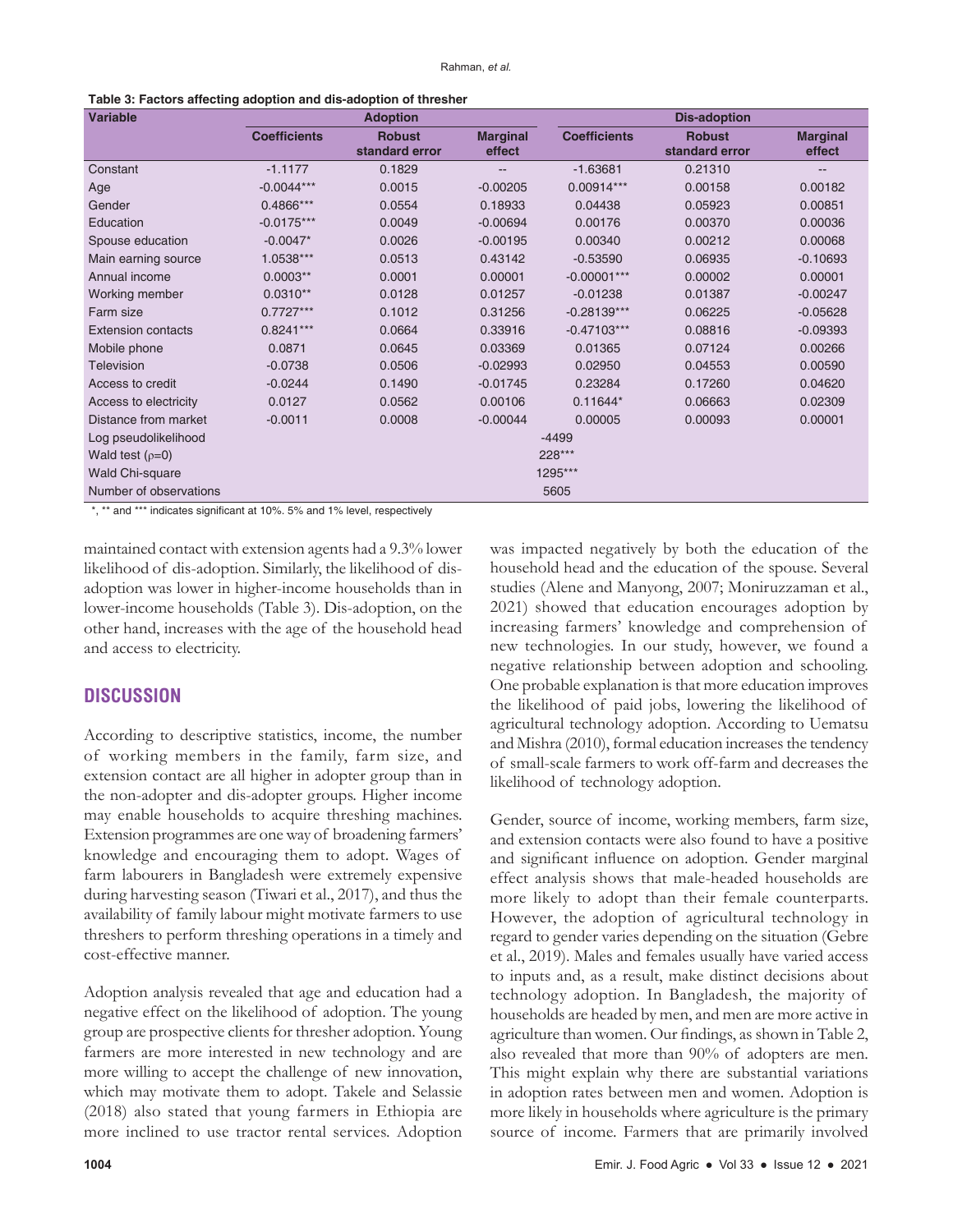in agriculture understand the significance of agricultural machinery, which may increase adoption. Farmers with higher incomes had a higher likelihood of adopting than their competitors. This finding is similar with the findings of Awotide et al. (2013), who found that farmers' wealth status influenced adoption positively. Farmers in better financial standing can buy threshers, which may increase adoption. The findings also showed that households with a larger number of members active in farming may be able to relax the labour constraints, which may augment adoption of new technologies.

Adoption analysis also revealed that the likelihood of adoption is higher on larger farms than on small farms. Larger farms produce more and may find it harder to employ the hand threshing technique. Larger farms benefit from economies of scale, which may push them to adopt new technologies (Uematsu and Mishra, 2010). Land is also regarded as a proxy for wealth and it is claimed that betteroff households are more inclined to adopt technology (Aryal et al., 2019). Due to Bangladesh's limited and fragmented agricultural land, scale-appropriate mechanization can play an important role in improving output and minimizing post-harvest loss (Paudle et al., 2019). Access to extension services was critical to adoption. Extension personnel are constantly used as intermediaries in the dissemination of knowledge to farmers and in providing feedback to researchers. Extension programmes educate farmers on the benefits of agricultural technologies, which can lead to increased adoption.

According to dis-adoption analysis, older farmers are more likely to be dis-adopted than younger farmers. Older farmers were unwilling to face the obstacles associated with adopting a new technology, and they were also unaware of the benefits of agricultural mechanization, which may have encouraged dis-adoption. The findings also showed that having access to electricity encourages dis-adoption. However, we were unable to pinpoint the specific reasons why access to power encourages dis-adoption. Higher educational levels are related with household access to electricity and higher educated farmers are more likely to engage in off-farm services (Khandker et al. 2012). At the same time, access to electricity allows household members to participate in off-farm income-generating activities, which can increase dis-adoption.

The results of the dis-adoption analysis also indicated that income, farm size, and extension contacts all had a negative and significant influence on dis-adoption. Farmers typically reject any technology due to budgetary limitations (Uematsu and Mishra, 2010). Diversifying agricultural activities and income sources can provide a steady flow of cash that can be used to buy threshers,

reducing dis-adoption. Large farmers gain more than small farms from continuing to utilize threshers. They can finish threshing activities on time, which helps to alleviate the issue of a labour shortage at peak periods (Aryal et al., 2019). Farmers who keep frequent contact with extension staff have the opportunity to discuss the necessity and advantages of agricultural mechanization, perhaps discouraging dis-adoption. Efforts by relevant authorities to improve access to agricultural extension are required. This might be accomplished by concentrating on improving extension service delivery channels such as farmer-based organizations.

## **CONCLUSIONS**

Using census data, this study analyzes the factors that influence thresher adoption and dis-adoption. Annual income, farm size, and contact with extension officers all had a significant effect on adoption and dis-adoption. Because everyone's income is varied, the usage of a thresher may not be economical for all farmers. Farmer-based groups can play an important role in this regard. Threshers can be purchased through these groups and made available to farmers with limited financial resources. In developing countries such as Bangladesh, poor extension programme design is linked to poor extension service delivery. The usage of contemporary communication technology to modify the extension strategy will help in wider adoption. SMS (short message service) in the local language, for example, might be beneficial. These technologically based approaches have the ability to increase awareness and, as a result, reduce dis-adoption. Demonstrations may be beneficial when it comes to introducing threshers to farmers. The Department of Agricultural Extension, in collaboration with manufacturing companies, can effectively promote and demonstrate threshers around the country. Because adoption is higher on larger farms, a specific emphasis on small farms is required to bring them inside the mechanized umbrella.

## **ACKNOWLEDGEMENTS**

The authors are thankful to the International Food Policy Research Institute (IFPRI) for making the data set accessible for study.

## **CONFLICTS OF INTEREST**

None.

#### **Authors contribution**

Md. Sadique Rahman: Conceptualization, Data analysis, Writing - original draft, review & editing. Md. Hayder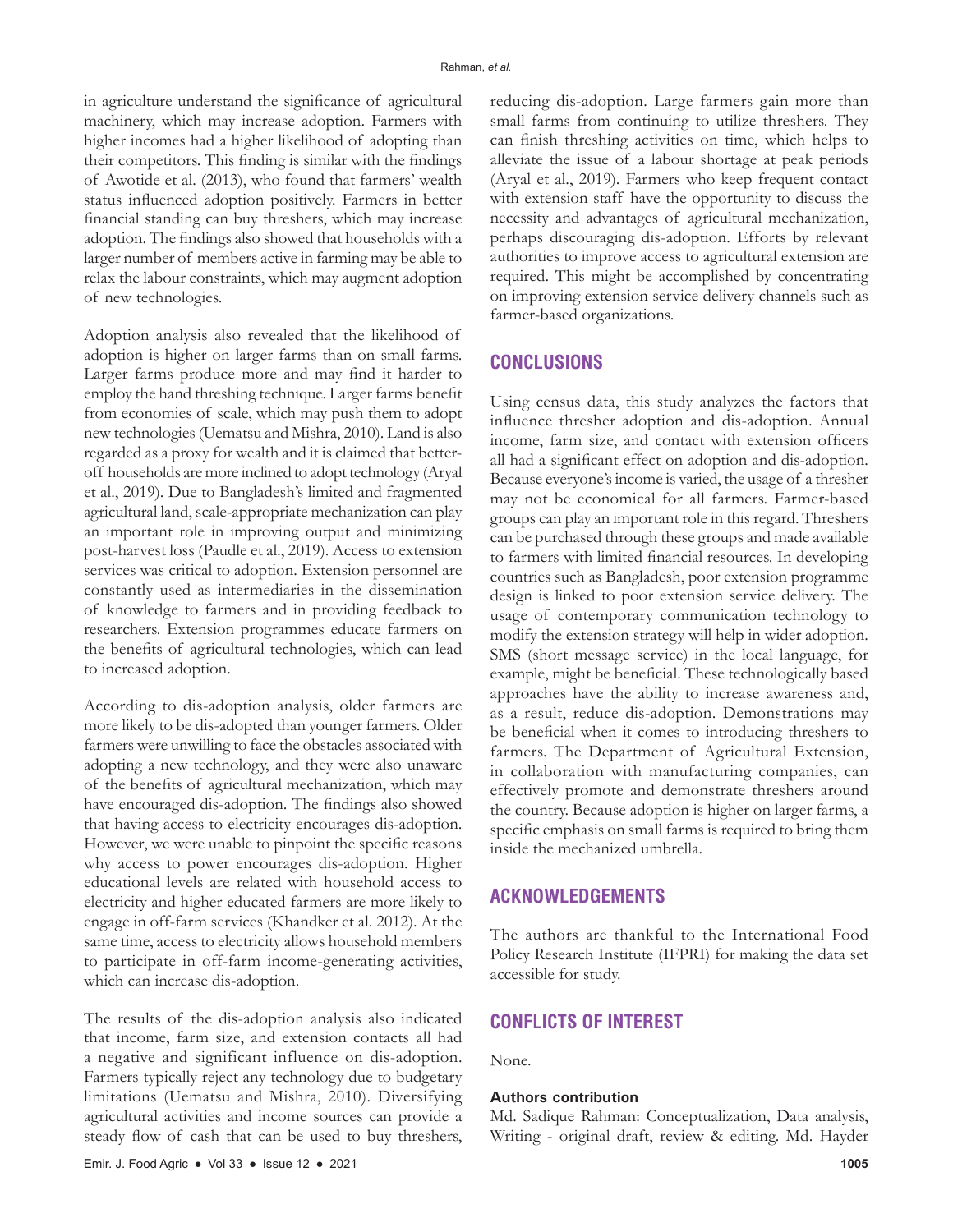Khan Sujan: Data curation, Writing - review & editing. Md. Sherf-Ul-Alam: Data curation, Writing - review & editing. Muhammad Humayun Kabir: Writing - review & editing.

# **REFERENCES**

- Abebaw, D. and G. M. Haile. 2013. The impact of cooperatives on agricultural technology adoption: Empirical evidence from Ethiopia. Food Policy. 38: 82-91.
- Adamade, C. A. and B. A. Jackson. 2014. Agricultural mechanization: A strategy for food sufficiency. J. Agric. Sci. 4: 152-156.
- Alam, M. M. 2021. Emerging Fourth Industrial Revolution (4IR) and Agricultural Mechanization in Bangladesh. Paper Presented at a Seminar Organized by Bangladesh Agricultural Economist Association, 26 September 2021, Dhaka, Bangladesh.
- Alam, M. and I. N. Khan. 2017. Agricultural mechanization: Status, challenges and opportunities in Bangladesh. In: T. R. Gurung, W. Kabir and S. M. Bokhtiar (Eds.), Mechanization for Sustainable Agricultural Intensification in SAARC Region, SAARC Agriculture Centre, Dhaka, Bangladesh 2017, pp. 41-70.
- Alene, A. D. and V. M. Manyong. 2007. The effects of education on agricultural productivity under traditional and improved technology in Northern Nigeria: An endogenous switching regression analysis. Empir. Econ. 32: 141-159.
- Akram, M. W., N. Akram, H. Wang, S. Andleeb, K. Rehman, U. Kashif and S. F. Hassan. 2020. Socioeconomics determinants to adopt agricultural machinery for sustainable organic farming in Pakistan: A multinomial probit model. *Sustainability*. *12*: 9806.
- Aryal, J. P., D. B. Rahut, S. Maharjan and O. Erenstein. 2019. Understanding factors associated with agricultural mechanization: A Bangladesh case. World Dev. Perspect. 13: 1-9.
- Awotide, B. A., A. Diagne and T. T. Awoyemi. 2013. Agricultural Technology Adoption, Market Participation and Rural Farming Households' Welfare in Nigeria. Paper Presented at the 4<sup>th</sup> International Conference of the African Association of Agricultural Economists, September 22-25, 2013, Hammamet, Tunisia.
- Fischer, E. and M. Qaim. 2012. Linking smallholders to markets: Determinants and impacts of farmer collective action in Kenya. World Dev. 40: 1255-1268.
- Gauchan, D. Shrestha, S. 2017. Agricultural and rural mechanization in Nepal: status, issues and options for future, In: M.A.S. Mandal, S.D., Biggs, S.E. Justice (Eds.), Rural Mechanization. A Driver in Agricultural Change and Rural Development, Institute for Inclusive Finance and Development, Dhaka, Bangladesh, pp. 97-118.
- Gebre, G. G., H. Isodab, D. B. Rahutc, Y. Amekawad and H. Nomura. 2019. Gender differences in the adoption of agricultural technology: The case of improved maize varieties in southern Ethiopia. Womens Stud. Int. Forum. 76: 102264.
- Ghimire, R., Wen-chi, H., and Shrestha, B.R. 2015. Factors affecting adoption of improved rice varieties among rural farm households in Central Nepal. Rice Sci. 22: 35-43.
- Habanyati, E. J., P. H. Nyanga and B. B. Umar. 2018. Factors contributing to disadoption of conservation agriculture among smallholder farmers in Petauke, Zambia. Kasetsart J. Soc. Sci. 2018: 11.
- Hossain, M. I. 2017. Present Status and Prospect of Appropriate Mechanization for Wheat and Maize Cultivation in Bangladesh. The Paper Presented at the Workshop of Integration of Maize in Rice-wheat System with Conservation Agriculture and Nutrient Management for Climate Resilient Sustainable Productivity. Bangladesh Agricultural Research Institute, Gazipur, August 22,

2017.

- IFPRI. 2020. Bangladesh Integrated Household Survey (BIHS) 2018- 2019. International Food Policy Research Institute, Harvard Dataverse.
- Islam, A. K. M. 2020. Mechanized cultivation increases labor efficiency. Bangladesh Rice J. 24: 49-66.
- Khalequzzaman, K. M. and M .A. Karim. 2007. Study of agricultural mechanization and its impact on rural environment. J. Innov. Dev. Strat. 1: 37-40.
- Khandker, S. R., H. A. Samad, R. Ali and D. F. Barnes. 2012. Who Benefits Most from Rural Electrification? Evidence in India. Paper Prepared for Presentation at the Agricultural and Applied Economics Association's 2012 AAEA Annual Meeting, Seattle, Washington, August 12-14.
- Kienzle, J., J. F. Ashburner and B. G. Sims. 2013. Mechanization for Rural Development: A Review of Patterns and Progress from around the World. Food and Agriculture Organization, Rome, Italy.
- Maddala, G. S. 1992. Introduction to Econometrics. Macmillan Publishing Company, New York.
- Mahmud, M. S., M. Q. Neesa, M. M. Hossain and M M. A. Hossain. 2014. Impact Evaluation of Agricultural Production and Rural Employment through Extension of Agricultural Engineering Technologies 2<sup>nd</sup> Revised. Implementation Monitoring and Evaluation Division (IMED), Evaluation Sector. Ministry of Planning, Dhaka. Available from: http://imed.portal. gov.bd/sites/default/files/files/imed.portal.gov.bd/page/ e773d5bf\_182e\_4fc5\_a856\_dfd3c8d05ced. [Last accessed on 2021 Oct 01].
- Mandal, M. A. S. 2017. Growth of mechanization in Bangladesh agriculture: Role of policies and missing links. In: M. A. S. Mandal, S. D. Biggs, S. E. Justice (Eds.), Rural Mechanization. A Driver in Agricultural Change and Rural Development, Institute for Inclusive Finance and Development, Dhaka, Bangladesh.
- McNulty, P. B. and P. M. Grace. 2009. Agricultural Mechanization and Automation. 2<sup>nd</sup> ed. Encyclopedia of Life Support Systems, Paris.
- Moniruzzaman, M. S. Rahman and M. H. K. Sujan. 2021. Determinants of small-scale mechanization for potato farming: A case from Bangladesh. J. Nepal Agric. Res. 7: 75-82.
- Mottaleb, K. A., T. J. Krupnik and O. Erenstein. 2016. Factors associated with small-scale agricultural machinery adoption in Bangladesh: Census findings. J. Rural Stud. 46: 155-168.
- NAMP. 2020. National Agricultural Mechanization Policy 2020, Ministry of Agriculture, Government of the people's Republic of Bangladesh, Bangladesh.
- Nath, B. C., Y. Nam, M. D. Huda, M. Rahman, P. Ali and S. Paul. 2017. Status and constrain for mechanization of rice harvesting system in Bangladesh. Agric. Sci. 8: 492-506.
- Neill, S. P. and D. R. Lee. 2001. Explaining the adoption and disadoption of sustainable agriculture: The case of cover crops in Northern Honduras. Econ. Dev. Cult. Change. 49: 793-820.
- Pingali, P. 2007. Agricultural mechanization: Adoption patterns and economic impact. In: R. Evenson and P. Pingali (Eds.), Handbook of Agricultural Economics. Vol. 3. Elsevier BV, Netherlands, pp. 2779-2805.
- Paudel, G. P., K. C. Dilli Bahadur, D. B. Rahut, S. E. Justice and A. J. McDonald. 2019. Scale-appropriate mechanization impacts on productivity among smallholders: Evidence from rice systems in the mid-hills of Nepal. Land Use Policy. 85: 104-113.
- Rahman, M. S. 2020. Determinants of integrated pest management (IPM) practices dis-adoption in vegetables production in